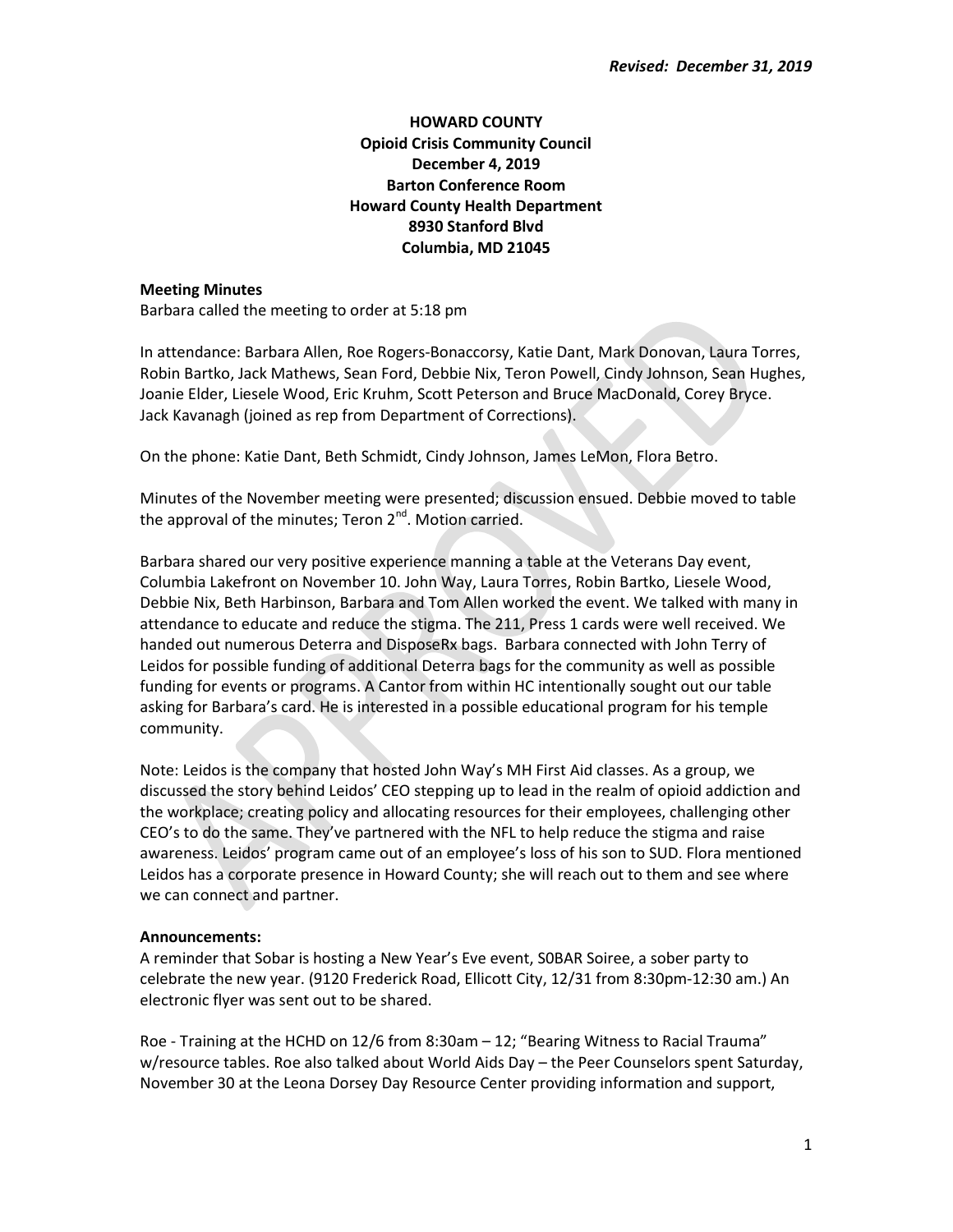Narcan training and reaching out with harm reduction information and resources, including the pocket card. Jack Mathews added that it was a great event.

Liesele – Collaboration with Fire and Rescue continues as well as the expansion of harm reduction programs in HoCo. Narcan distribution continues to many organizations. The pocket card has been distributed to CAC, LBHA, and peers. OCCC has requested more pocket cards. The first 2,000 went out rapidly. HCHD will order 5,000 - 10,000 depending on the price break. Liesele asked us to provide her with information on where we distribute the cards. This information is required for grant reporting purposes.

Jack Kavanagh has joined as the representative for HoCo Detention Center (HCDC) to OCCC. He wants to know about the work of the OCCC and be part of what is going on in the county around opioids. He talked about the programs and services being offered at HCDC now and the direction of corrections around MH/SUD.

The HCDC has added 2 new, permanent FT Peer Support positions in addition to the HCHD Peers that work with them now. The SBIRT screening and the Peer support has been very successful with the population. A voluntary MAT program for corrections is up and running at HCDC and is fully compliant with the grant (\$340,000). Howard County is one of 4 jurisdictions, including PG, Montgomery, and St. Mary's, putting this program in place in Maryland. HoCo is the only one currently fully compliant with the three approved MAT medications.

Jack states that illegal use of drugs in the detention center is going down with the introduction of MAT. There is a contract with U of MD to track recidivism. A big thank you is owed to Teron Powell from Silverman for his partnership with this effort. Teron is appreciative of the partnership and collaboration, the work of the Peers. He is seeing the benefits in treatment when folks get to Silverman after having been in detention. Jack Matthews from Howard House is also seeing the benefits once folks get to him. Debbie Nix is grateful for this program and is hopeful for other families on this journey whose loved ones have access while in detention. This program helps once folks are released.

Laura Torres reports that January 9, HCGH will begin providing Buprenorphine waivers for a limited number of medical staff in the ED. Also they are expanding SBIRT screening @hospital, increasing peer access in ED, and additional nurse training. Laura is presenting a Workplace Safety Training on the Opioid Crisis to HCGH employees. Sean Hughes suggested the HCGH Magazine issue that solely focused on the crisis is an excellent resource tool for her training. Mark Donovan commented that relapse is a medical issue, not just about addiction.

Barbara talked about harm reduction programs and how they reduce the costs to society. For a life time of care for persons with HIV and/or Hepatitis it is \$380,000 per person. Clean needle exchange and other harm reduction programs do cut costs.

Robin Bartko has experienced  $1<sup>st</sup>$  responders with lack of empathy for MH/SUD issues. She wonders if they have enough training or if it is "burnout." Eric Kruhm reports that HCPD gets 40 hours of Crisis Intervention training, and that sometimes families and patients refuse to get help which can be frustrating. The 911 Flagging program was mentioned again. This is where families or individuals can complete a form that is then connected at the 911 response center. This alerts  $1<sup>st</sup>$  responders there is a special circumstance at the home. This is completely voluntary